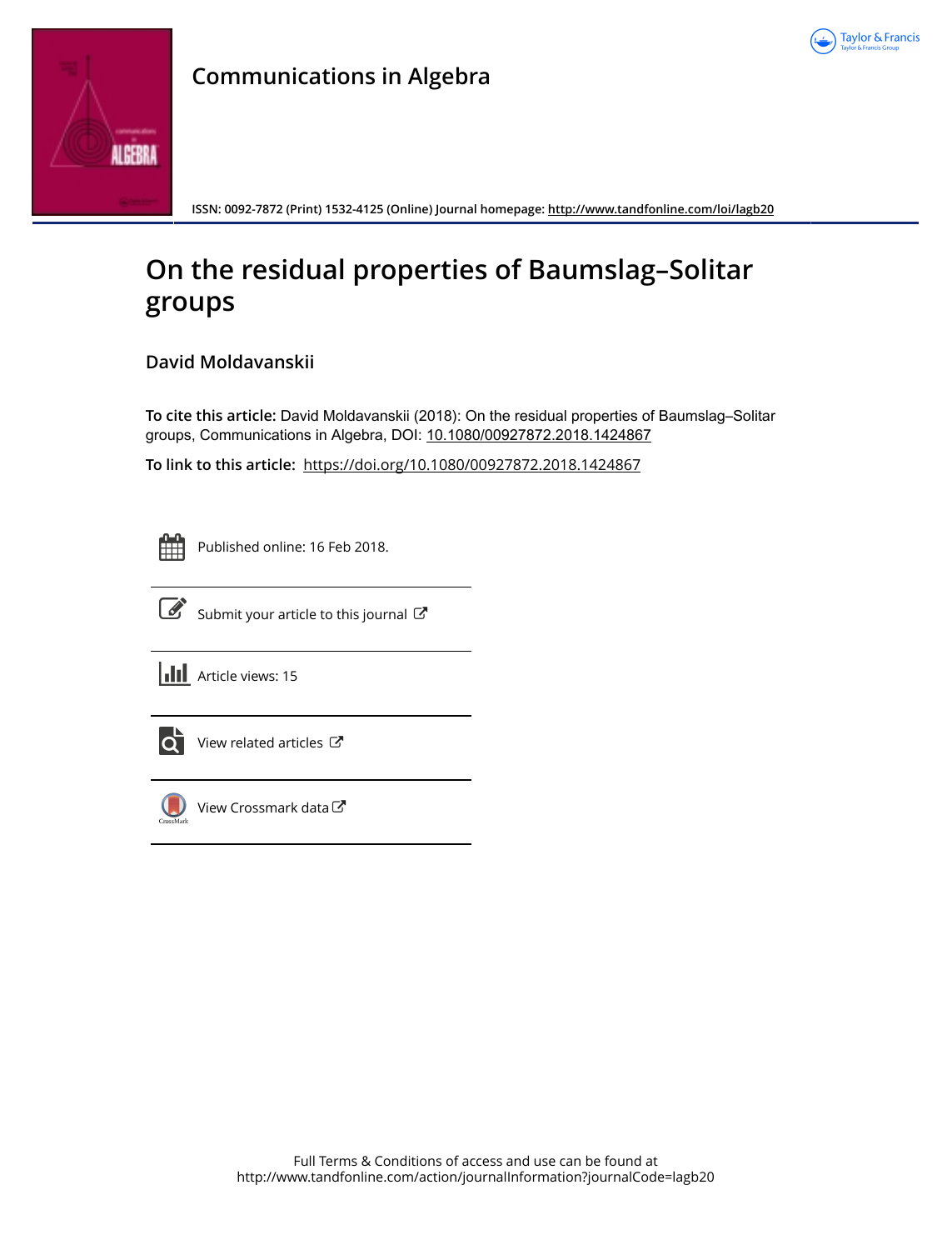

Check for updates

### **On the residual properties of Baumslag–Solitar groups**

#### David Moldavanskii

Department of Algebra and Mathematical Logic, Ivanovskij Gosudarstvennyj Universitet, Ivanovo, Russian Federation

#### ABSTRACT

A survey of results on the residual properties of Baumslag–Solitar groups that have been obtained to date. Some unpublished results are included and for certain results new proofs are given

#### ARTICLE HISTORY

Received 26 May 2017 Revised 19 December 2017 Communicated by A. Olshanskii

#### **KEYWORDS**

Baumslag–Solitar groups; conjugacy separable groups; residually finite groups; subgroup separable groups

2010 MATHEMATICS SUBJECT CLASSIFICATION 20F05; 20E26

#### **1. Introduction**

The Baumslag–Solitar group (BS-group) is an one-relator group with presentation

$$
G(m, n) = \langle a, b; a^{-1}b^ma = b^n \rangle,
$$

where m and n are non-zero integers. Note at once that since groups  $G(m, n)$ ,  $G(n, m)$  and  $G(-m, -n)$  are pairwise isomorphic we can assume without loss of generality (and when it is convenient) that integers m and n in the presentation of group  $G(m, n)$  satisfy the condition  $|n| \ge m > 0$ .

Recall that the family of groups  $G(m, n)$  was singled out in 1962 in the paper of Baumslag and Solitar [\[2\]](#page-12-0). Just in this family authors discovered the first examples of finitely generated one-relator groups that are non-Hopfian (i. e. are isomorphic to some own proper quotient group) and therefore are not residually finite; specifically, it was shown that the group  $G(2,3)$  is non-Hopfian. Thus, the supposition that every finitely generated one-relator group is Hopfian turned out to be disproved. At that time some mathematicians believed that this assumption, as well as the assumption of the residual finiteness of all one-relator groups, is correct (perhaps, because of the purely formal nearness of one-relator groups and free groups). It should be noted also that the properties of group  $G(2, 3)$  have given an answer to the question of Neumann [\[18,](#page-13-0) p. 545] whether a 2-generator non-Hopfian group can be defined by finite set of relations.

The study of properties of BS-groups became the permanent object of many investigations. This family of groups is of interest to researchers, in particular, because some natural questions about the properties of one-relator groups in the case of BS-groups can be answered in a more completed form than in the general case. For example, the isomorphism problem for groups of this family is trivial in view of following result (see [\[9\]](#page-13-1)): groups  $G(m, n)$  and  $G(m', n')$ , where  $|n| \geq m > 0$  and  $|n'| \geq m' > 0$ , are isomorphic if and only if  $m = m'$  and  $n = n'$ . To some extent the same is valid for questions about residual properties of one-relator groups. This article is an extended version of [\[14\]](#page-13-2) and [\[13\]](#page-13-3) and contains a survey of the results in this area that have been received to date.

**CONTACT** David Moldavanskii **M** [moldav@mail.ru](mailto:moldav@mail.ru) **I** Ivanovskij gosudarstvennyj universitet, Ivanovo, 153025, Russian federation. © 2018 Taylor & Francis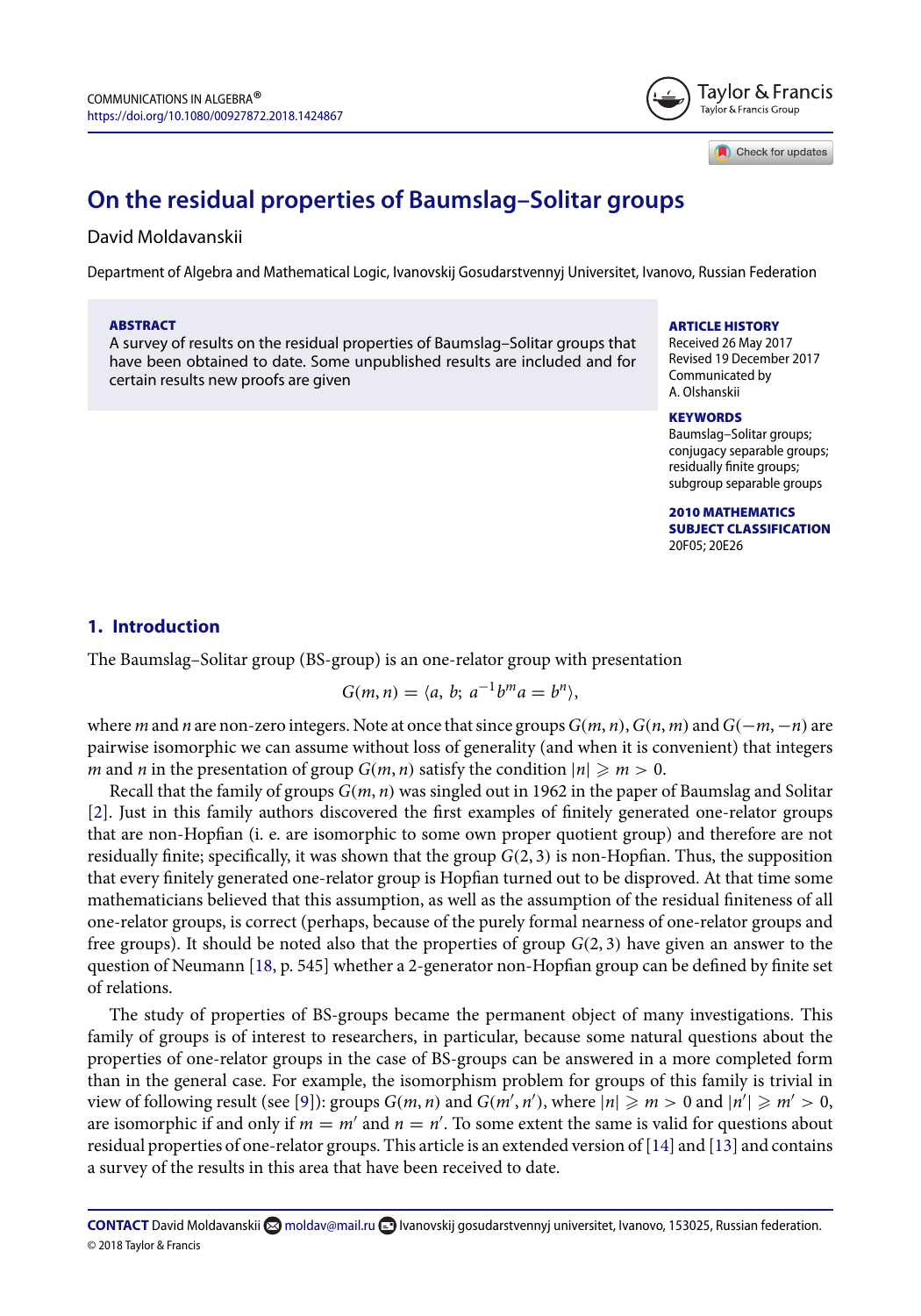Some results are presented here with proofs. This generally happens in cases where the relevant publication is inaccessible now or (the new and more simple) proof has not been published. Very small number of previously unpublished results are also provided with proofs.

Let us agree on the following terminology. If  $K$  is a class of groups then a group G will be said to be K-residual if for any non-identity element  $a \in G$  there exists a homomorphism  $\varphi$  of group G onto some group from class K such that the image  $a\varphi$  of a is not equal to identity. A group G will be said to be *conjugacy* K-separable if for any elements  $a, b \in G$ , that are not conjugate in G, there exists a homomorphism  $\varphi$  of group G onto some group X from class K such that the images  $a\varphi$  and  $b\varphi$  of a and b are not conjugate in X. Subgroup H of group G is said to be K-separable if for any element  $g \in G \setminus H$ there exists a homomorphism  $\varphi$  of group G onto some group from class K such that the image  $\varphi\varphi$  of element g does not belong to image  $H\varphi$  of subgroup H. It is obvious that if a group is conjugacy Kseparable then it is  $K$ -residual (but the converse in general is not true) and that group is  $K$ -residual if and only if its identity subgroup is  $K$ -separable.

Let  ${\cal F}$  denote the class of all finite groups and if  $p$  is a prime number and  $\pi$  is a set of prime numbers then let  $\mathcal{F}_p$  and  $\mathcal{F}_\pi$  denote the class of all finite  $p$ -groups and the class of all finite  $\pi$ -groups respectively. It is clear that the property of  ${\cal F}$ -residuality coincides with classical property of residually finite and the property of conjugacy F-separability coincides with classical property of conjugacy separability. Group G is said to be subgroup separable if all of its finitely generated subgroups are  $\mathcal F$ -separable.

Recall also that for any set  $\pi$  of primes the integer n is called a  $\pi$ -number if  $\pi(n) \subseteq \pi$  where  $\pi(n)$  is the set of all prime divisors of *n*; *n* is a *p*-number when  $\pi(n) = \{p\}.$ 

#### **2. Residuality of BS-groups**

The attempt to characterize  $\mathcal F$ -residual groups  $G(m, n)$  made in [\[2\]](#page-12-0) was refined by Meskin [\[8\]](#page-13-4) as follows:

**Theorem 1.** The group  $G(m, n)$  is F-residual if and only if (under the condition  $|n| \ge m > 0$ ) either  $m = 1 \text{ or } |n| = m.$ 

Theorem 1 implies, of course, that if the group  $G(m, n)$  (where again it is supposed that  $|n| \ge m > 0$ ) is  $\mathcal{F}_p$ -residual for some prime p then either  $m = 1$  or  $|n| = m$ . The criterion of  $\mathcal{F}_p$ -residuality of groups  $G(m, n)$  gives

**Theorem 2** (see [\[10,](#page-13-5) Theorem 3])**.** Let p be a prime number. Then

(1) the group  $G(1, n)$  is  $\mathcal{F}_p$ -residual if and only if  $n \equiv 1 \pmod{p}$ ;

(2) the group  $G(m, m)$  is  $\mathcal{F}_p$ -residual if and only if  $m = p^r$  for some  $r \geqslant 0$ ;

(3) the group  $G(m, -m)$  is  $\mathcal{F}_p$ -residual if and only if  $p = 2$  and  $m = 2^r$  for some  $r \geqslant 0$ .

It makes sense to give a direct and quite elementary proofs of these theorems. To do this we first note that any group  $G(m, n)$  is an HNN-extension of infinite cyclic base group B, generated by  $b$ , with stable letter a and with associated subgroups  $B^m$  and  $B^n$  that are generated by elements  $b^m$  and  $b^n$  respectively. Secondly, we introduce a family of finite homomorphic images of group  $G(1,n)$ ; namely, for arbitrary positive integers  $k$  and  $l$ , such that  $n^k \equiv 1 \pmod{l}$ , we set

$$
H_n(k, l) = \langle a, b; a^{-1}ba = b^n, a^k = b^l = 1 \rangle.
$$

Since the order of automorphism of cyclic group  $\langle b; \; b^l = 1 \rangle$ , that is defined by the mapping  $b \mapsto b^n$ . divides the integer k, the group  $H_n(k, l)$  is a split extension of cyclic group  $\langle b; \ b^l = 1 \rangle$  by cyclic group  $\langle a; a^k = 1 \rangle$ . Hence, the order of group  $H_n(k, l)$  is kl, orders of its elements a and b are k and l respectively and any element  $g \in H_n(k, l)$  can be uniquely written in the form  $g = a^i b^j$ , where  $0 \leqslant i < k$  and  $0 \leqslant j < l$ .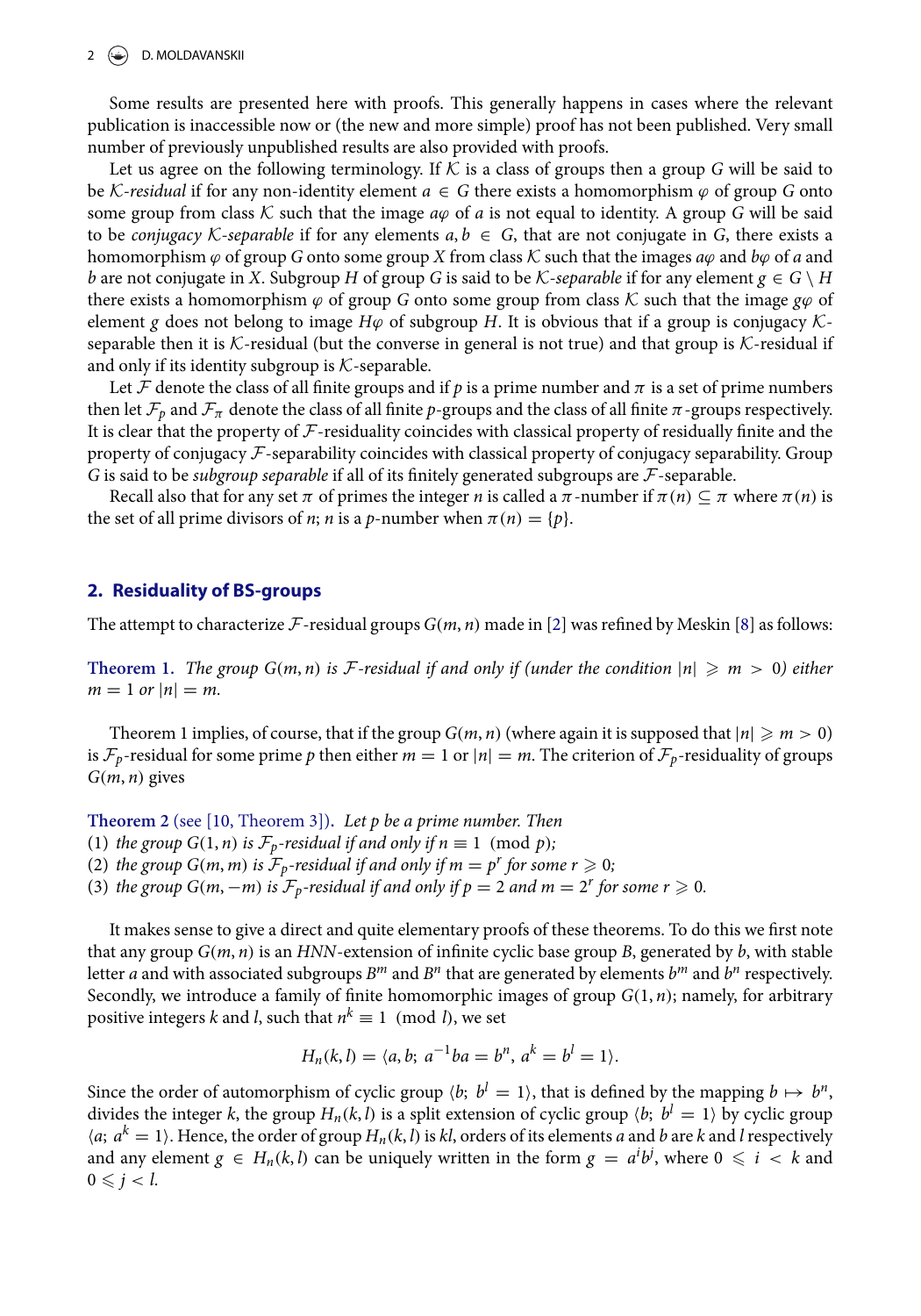Now, let g be non-identity element of group  $G(1, n)$ . It is easy to see (using relations  $ba = ab^n$  and  $a^{-1}b=b^na^{-1})$  that element  $g$  can be written as  $g=a^qb^sa^{-r}$ , where  $q,r\geqslant 0,$  and therefore  $g$  is conjugate to element  $a^t b^s$ , where  $t = q - r$ . If  $t \neq 0$  then the image of element  $g$  under obvious homomorphism of  $G(1, n)$  onto infinite cyclic group with generator a is not equal to identity. If  $t = 0$  and hence  $s \neq 0$ , then the image of element g in group  $H_n(k, l)$ , where the number l is chosen coprime to n and not dividing s and where  $k = \varphi(l)$  is the value of the Euler function, is not equal to identity.

Thus, the F-residuality of any group  $G(1, n)$  is proved. Moreover, if for some prime number p the congruence  $n \equiv 1 \pmod{p}$  is fulfilled then for any number  $s > 0$  we have  $n^{p^{s+1}} \equiv 1 \pmod{p^s}$  and therefore the image of any non-identity element  $g \in G(1, n)$  in the suitable finite p-group  $H_n(p^{s+1}, p^s)$ is not equal to identity.

If  $|n| = m$ , i. e.  $n = m\varepsilon$  for some  $\varepsilon = \pm 1$ , then in group  $G(m, m\varepsilon)$  subgroup  $B^m$  is normal and the quotient group  $G(m, m\varepsilon)/B^m$  is the free product of two cyclic groups, infinite and finite of order m. Therefore, if non-identity element g of group  $G(m, m\varepsilon)$  does not belong to subgroup  $B^m$  then its image in F-residual quotient group  $G(m, m\varepsilon)/B^m$  is not equal to identity. To consider the remaining case when  $g = b^{ms}$  for some  $s \neq 0$  let  $\varphi$  be homomorphism of group  $G(m, m\varepsilon)$  onto group  $G(1, \varepsilon)$  defined by identity mapping of generators. Since the group  $G(1, \varepsilon)$  is by above F-residual and homomorphism  $\varphi$ on subgroup B acts injectively the proof of F-residuality of group  $G(m, me)$  is completed.

If  $m = p^r$  for some prime number p then the quotient group  $G(m, m\epsilon)/B^m$  is  $\mathcal{F}_p$ -residual [\[4\]](#page-12-1). Moreover, the group  $G(1, 1)$  is free Abelian and therefore is  $\mathcal{F}_p$ -residual for any prime p. The group  $G(1, -1)$  is  $\mathcal{F}_2$ -residual since its elements  $a^2$  and b generate free Abelian normal subgroup of index 2.

So, the sufficiency of conditions in Theorems 1 and 2 is proved. Let us show that these conditions are necessary.

If  $|n| > m > 1$  then element b does not belong to subgroup  $B^m$ . Also, if  $d = (m, n)$  is the greatest common divisor of integers  $m$  and  $n$  then element  $b^d$  does not belong to subgroup  $B^n.$  Therefore the commutator  $\lceil ab^da^{-1},b\rceil$  is not equal to 1 since its expression  $ab^{-d}a^{-1}b^{-1}ab^da^{-1}b$  is reduced in HNNextension  $G(m, n)$ . On the other hand, turns out to be that this commutator goes into the identity under any homomorphism of group  $G(m, n)$  onto finite group. This assertion can be obtained from the following observation:

 $\bf{Proposition 1.}$  Let elements x and y of a group have the same finite order and let  $x^n = y^m$  for some integers n and m. Then  $\left[x^d,y\right]=1$  where  $d=(m,n)$  is the greatest common divisor of m and n.

Really, let  $r = |x| = |y|$ . Since  $x^n = y^m$  we must have  $(r, n) = (r, m)$  and hence  $(r, n)$  divides d. Consequently, there exists an integer *s* such that  $ns \equiv d \pmod{r}$ . Then  $x^d = x^{ns} = y^{ms}$  and therefore  $[x^d, y] = 1$  as required.

Returning to the element  $\left[ab^da^{-1}, b\right]$  of group  $G(m, n)$  it is sufficient to remark that if  $\varphi$  is a homomorphism of group  $G(m, n)$  onto finite group then elements  $x = (aba^{-1})\varphi$  and  $y = b\varphi$  satisfy the assumptions of the Proposition 1.

So, the proof of Theorem 1 is complete. Now, let us suppose that group  $G(1, n)$  is  $\mathcal{F}_p$ -residual for some prime p. Then there exists a homomorphism  $\varphi$  of group  $G(1,n)$  onto finite p-group X such that  $y = b\varphi \neq 1$ . Let also  $x = a\varphi$ . Since in group  $G(1, n)$  for any number  $k > 0$  the equality  $a^{-k}ba^k = b^{n^k}$ holds, we have  $n^{p^r} \equiv 1 \pmod{p^s}$  where  $p^r$  is the order of element x and  $p^s$  is the order of element y. Since s > 0 this implies the congruence  $n^{p^r}$  ≡ 1 (mod p). But as by Fermat Theorem  $n^{p-1}$  ≡ 1 (mod p) and as the numbers  $p^r$  and  $p-1$  are coprime we obtain the required congruence  $n \equiv 1 \pmod{p}$ .

Next, let us show that if group  $G(m, m\varepsilon)$  is  $\mathcal{F}_p$ -residual then m is a p-number. Indeed, otherwise there exists a prime  $q \neq p$  dividing  $m, m = m_1q$ . Then  $m > m_1$  and therefore the commutator  $\left[a^{-1}b^{m_1}a, b\right]$ is a non-identity element of group  $G(m, m\varepsilon)$ . On the other hand, let  $\varphi$  be a homomorphism of group  $G(m, m\varepsilon)$  onto finite p-group X,  $x = a\varphi$  and  $y = b\varphi$ . Let also p<sup>s</sup> be the order of element y. Since numbers q and  $p^s$  are coprime there exists an integer k such that  $qk \equiv 1 \pmod{p^s}$ . Then  $x^{-1}y^{m_1}x = (x^{-1}y^mx)^k = 1$  $y^{m\epsilon k}$  and hence  $[a^{-1}b^{m_1}a, b] \varphi = 1$ .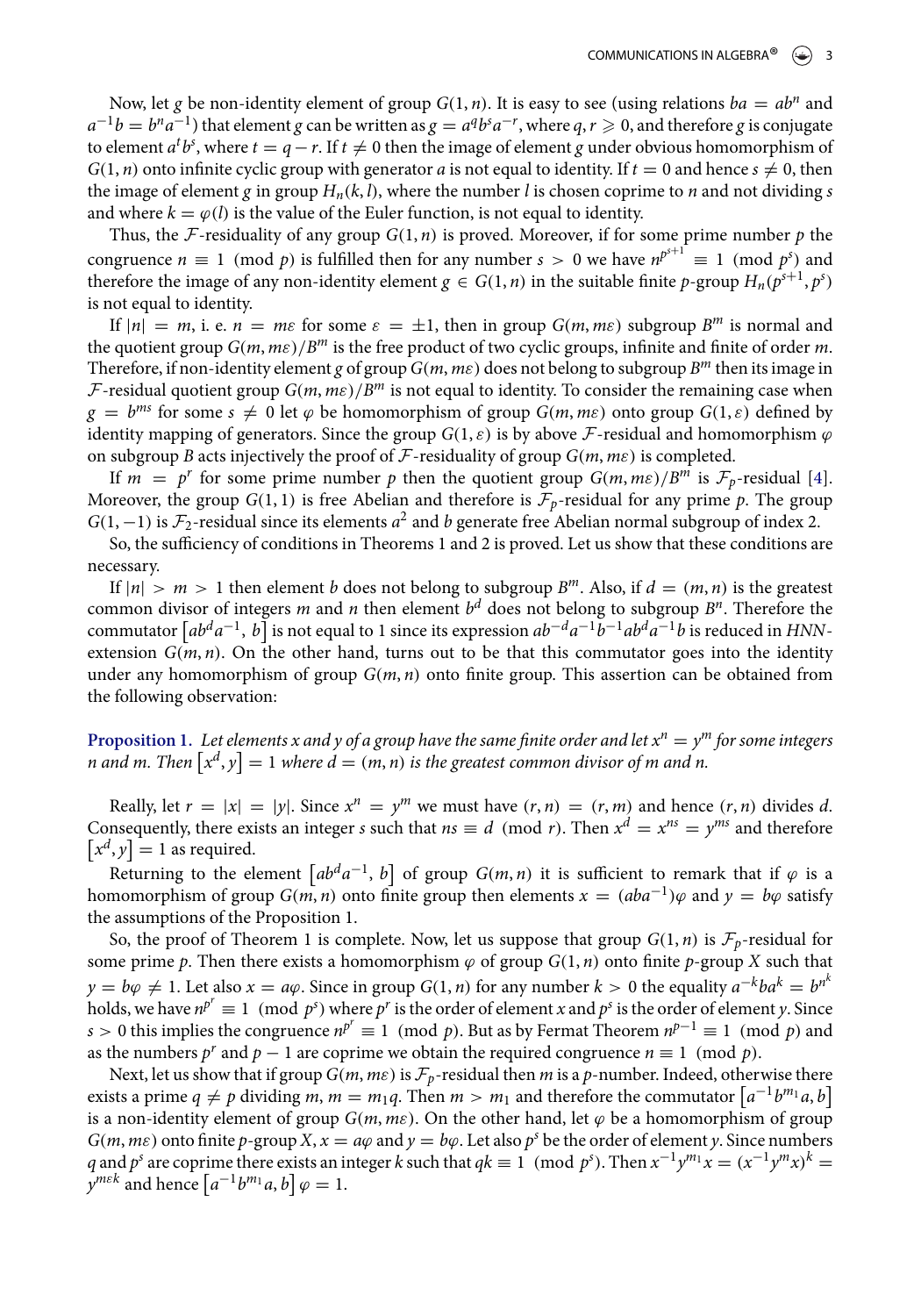Finally, we note that for any integer  $k\geqslant 0$  in group  $G(m,m\varepsilon)$  the equality  $a^{-k}b^ma^k=b^{ms^k}$  holds. Hence if  $\varepsilon = -1$  and if modulo some finite index normal subgroup N of group  $G(m, m\varepsilon)$  the order k of element *a* is an odd number then  $b^{2m} \in N$ . Therefore if a group  $G(m, -m)$  is  $\mathcal{F}_p$ -residual then  $p = 2$ and Theorem 2 is proved.

Theorems 1 and 2 can be generalized in different directions. One of them is as follows.

Let K be again a class of groups and let for any group G the symbol  $\sigma_K(G)$  denote the intersection of all normal subgroups N of group G such that quotient group  $G/N$  belongs to K. It is clear that a group G is K-residual if and only if  $\sigma_K(G)$  coincides with identity subgroup. Moreover,  $\sigma_K(G)$  is the smallest normal subgroup of G the quotient group by which is K-residual. If  $K = \mathcal{F}$ , or  $K = \mathcal{F}_p$ , or  $K = \mathcal{F}_{\pi}$ then in place of  $\sigma_{\mathcal{K}}(G)$  we shall write  $\sigma(G)$ , or  $\sigma_{\sigma}(G)$ , or  $\sigma_{\pi}(G)$  respectively.

**Theorem 3** (see [\[11,](#page-13-6) Theorem 1]). Let  $d = (m, n)$  be the greatest common divisor of integers m and n. Subgroup  $\sigma(G(m, n))$  coincides with the normal closure in group  $G(m, n)$  of the set of all commutators of form  $\left[a^k b^d a^{-k},\,b\right]$  where  $k\in\mathbb{Z}.$ 

**Theorem 4** (see [\[12\]](#page-13-7)). Let p be a prime number and let  $m = p^r m_1$  and  $n = p^s n_1$  where  $r, s \geq 0$  and integers  $m_1$  and  $n_1$  are not divided by p. Let also d be the greatest common divisor of integers  $m_1$  and  $n_1$ and let  $m_1 = du$  and  $n_1 = dv$  for suitable integers u and v. Then

- (1) if  $r \neq s$  or if integers  $m_1$  and  $n_1$  are not congruent modulo p then subgroup  $\sigma_p(G(m, n))$  coincides with the normal closure in group G(m, n) of element  $b^{p^t}$  where  $t = \min\{r,s\}$ ;
- (2) if  $r = s$  and  $m_1 \equiv n_1 \pmod{p}$  then subgroup  $\sigma_p(G(m, n))$  coincides with the normal closure in group G(m,n) of set consisting of element  $a^{-1}b^{p^ru}ab^{-p^rv}$  and of all commutators of form  $[a^k b^{p^r} a^{-k}, b]$   $(k \in \mathbb{Z})$ .

It should be emphasize that in proofs of Theorems 3 and 4 criterions of  $F$ -residuality and  $\mathcal{F}_p$ -residuality of group  $G(m, n)$  stated in Theorems 1 and 2 are not used. Vice versa, Theorems 1 and 2 can be deduced from Theorems 3 and 4 respectively.

To demonstrate this let us show, at first, how the sufficiency of conditions in Theorem 1 for group  $G(m, n)$  (where  $|n| \geq m > 0$ ) to be F-residual can be derived from Theorem 3. It is well known (and easily to see) that if  $m = 1$  then the normal closure in group  $G(m, n)$  of element b is the locally cyclic and therefore Abelian group. Hence, all commutators of form  $\left[a^k b^d a^{-k},\, b\right]$  are equal to 1. If  $|n| = m$ then  $d$ , the greatest common divisor of integers  $m$  and  $n$ , is equal to  $m$  and the defining relation of group  $G(m, n)$  is of form  $a^{-1}b^da = b^{de}$  for some  $\varepsilon = \pm 1$ . Consequently, for any integer k in group  $G(m, n)$  we have the equality  $a^kb^da^{-k}=b^{de^k}$  which implies that again  $\left[a^kb^da^{-k},\,b\right]=1.$  Thus, we see that if either  $m = 1$  or  $|n| = m$  then by Theorem 3 subgroup  $\sigma(G(m, n))$  of group  $G(m, n)$  is equal to identity and therefore the group  $G(m, n)$  is  $\mathcal F$ -residual.

Conversely, if  $|n| > m > 1$  then, as was shown above, the commutator  $\left[ ab^d a^{-1}, b \right]$  is not equal to 1. Consequently, Theorem 3 implies that subgroup  $\sigma(G(m, n))$  is not equal to identity and therefore the group  $G(m, n)$  is not F-residual.

Now, let us deduce Theorem 2 from Theorem 4.

Suppose that group  $G(m, n)$  is  $\mathcal{F}_p$ -residual, i. e.  $\sigma_p(G(m, n))$  coincides with identity subgroup. Since for any  $t\geqslant 0$  element  $b^{p^t}$  differs from identity and therefore does not belong to subgroup  $\sigma_p(G(m,n))_i$ the structure of this subgroup should be described in item (2) of Theorem 4. Consequently, we see that (in notations from the statement of Theorem 4)  $r = s$  and  $m_1 \equiv n_1 \pmod{p}$ . So, if  $m = 1$  and therefore  $r = s = 0$ ,  $m_1 = 1$  and  $n = n_1$ , then we obtain  $n \equiv 1 \pmod{p}$ .

Further, we claim that if  $m > 1$  then  $m_1 = 1 = |n_1|$ . Indeed, since  $\sigma_p(G(m, n)) = 1$  then by item (2) in group  $G(m, n)$  all commutators of form  $[a^k b^{p^r} a^{-k}, b]$  must be equal to identity. But if  $m_1 > 1$ then element  $b^{p^r}$  does not belong to subgroup  $B^m$ . Also, since  $|n| > 1$  element b does not belong to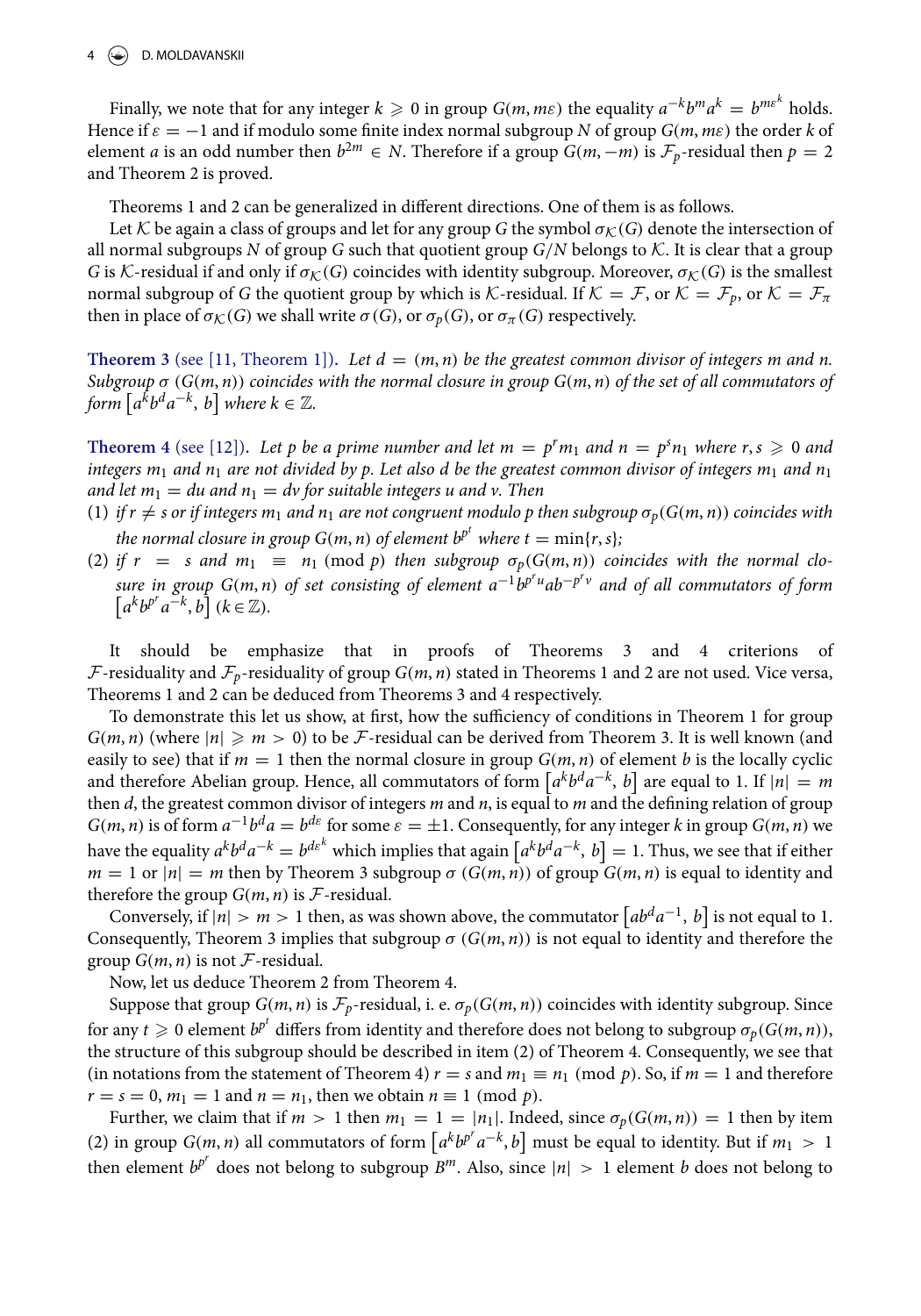subgroup  $B<sup>n</sup>$ . Hence the expression

$$
[a^{-1}b^{p^r}a, b] = a^{-1}b^{-p^r}ab^{-1}a^{-1}b^{p^r}ab
$$

of commutator  $\left[a^{-1}b^{p^r}a, b\right]$  is reduced in HNN-extension  $G(m, n)$  and therefore this commutator cannot be equal to identity. Similarly, assumption that  $|n_1| > 1$  implies impossibility of equation  $\left[ ab^{p^r}a^{-1}, b \right] = 1.$ 

Thus, we have  $m = p^r$  and  $n = p^r \varepsilon$  for some  $\varepsilon = \pm 1$ . Finally, if  $\varepsilon = -1$  then the congruence  $m_1 \equiv n_1$ (mod  $p$ ) implies that  $p = 2$ .

Conversely, if  $m = 1$  and  $n \equiv 1 \pmod{p}$  then  $r = 0$ ,  $s = 0$ ,  $m_1 = 1$  and  $n_1 = n$ . Hence the congruence  $m_1 \equiv n_1 \pmod{p}$  is fulfilled. Therefore, in this case subgroup  $\sigma_p(G(m,n))$  is the normal closure in group  $G(m, n)$  of set of elements stated in item (2) of Theorem 4. As under  $m = 1$  the normal closure in group  $G(m, n)$  of element b is Abelian group, all commutators in this set are equal to identity. Since in this case we also have  $p^r u = m$  and  $p^r v = n$ , element  $a^{-1}b^{p^r u}ab^{-p^r v}$  is equal to identity too. Consequently, subgroup  $\sigma_p(G(m, n))$  coincides with identity, i. e. group  $G(m, n)$  is  $\mathcal{F}_p$ -residual.

If either  $m = n = p^r$  or  $m = 2^r$  and  $n = -2^r$  then subgroup  $\sigma_p(G(m, n))$  is again the normal closure in group  $G(m, n)$  of set of elements stated in item (2) of Theorem 4 and it is clear that all these elements are equal to identity. Thus, in these cases group  $G(m, n)$  is  $\mathcal{F}_p$ -residual and  $\mathcal{F}_2$ -residual respectively.

Another way to generalize Theorems 1 and 2 consists of study of conditions for group  $G(m, n)$  to be K-residual for some class K. When K coincides with class  $\mathcal{F}_{\pi}$  the following assertion is valid:

**Theorem 5** (see [\[6,](#page-12-2) Theorem 1]). Let  $\pi$  be a set of prime numbers. The group  $G(1, n)$  is  $\mathcal{F}_{\pi}$ -residual if and only if there exists a  $\pi$ -number  $s > 1$  coprime to n and such that the order modulo s of integer n is a π-number too.

The criterion in Theorem 2 for group  $G(1, n)$  to be  $\mathcal{F}_p$ -residual is a special case of Theorem 5. Indeed, if group  $G(1, n)$  is  $\mathcal{F}_p$ -residual then by Theorem 5 we have  $n^{p^t} \equiv 1 \pmod{p^r}$  for some numbers t and  $r > 0$ . Then  $n^{p^t} \equiv 1 \pmod{p}$  and since by Fermat Theorem  $n^{p-1} \equiv 1 \pmod{p}$  it follows that  $n \equiv 1$ (mod p). Conversely, if  $n \equiv 1 \pmod{p}$  then the order modulo p of integer n is equal to 1 and therefore is a p-number. Consequently, group  $G(1, n)$  is  $\mathcal{F}_p$ -residual by Theorem 5.

Theorem 2 implies certainly that group  $G(1, n)$  is  $\mathcal{F}_{\pi}$ -residual if the set  $\pi$  contains at least one prime divisor of integer  $n - 1$ . On the other hand, the Theorem 5 can be applied also to prove the existence of 2-element set  $\pi$  that contains no numbers from  $\pi(n - 1)$  and such that group  $G(1, n)$  is  $\mathcal{F}_{\pi}$ -residual.

**Corollary 1** (see [\[6,](#page-12-2) Theorems 2 and 3]). Let  $\pi = \{p, q\}$  be a set consisting of two prime numbers p and q such that  $p < q$  and both p and q do not divide the integer  $n - 1$ . Then group  $G(1, n)$  is  $\mathcal{F}_\pi$ -residual if and only if  $(n, q) = 1$ , p divides  $q - 1$  and the order modulo q of integer n is a p-number. Moreover, if  $|n| > 1$ then for any prime number p that does not belong to set  $\pi(n-1)$  there exists a prime number  $q > p$  such that  $q \notin \pi(n - 1)$  and group  $G(1, n)$  is  $\mathcal{F}_{\pi}$ -residual where  $\pi = \{p, q\}.$ 

Thus, Corollary 1 characterizes 2-element sets  $\pi$  of primes such that group  $G(1, n)$  is  $\mathcal{F}_{\pi}$ -residual and  $\pi$  is minimal with this property. Furthermore, if  $|n| > 1$  then such sets exist. (It is easy to see that any set  $\pi$ , that is minimal with the property that the group  $G(1,\pm 1)$  is  $\mathcal{F}_{\pi}$ -residual, consists of only one prime number.) The next proposition gives characterization of 3-element such sets.

**Corollary 2.** Let  $\pi = \{p, q, r\}$  be a set consisting of three prime numbers p, q and r where  $p < q < r$ . If the integer n is not divided by r and the order modulo r of n is a  $\{p, q\}$ -number then group  $G(1, n)$  is  $\mathcal{F}_{\pi}$ -residual.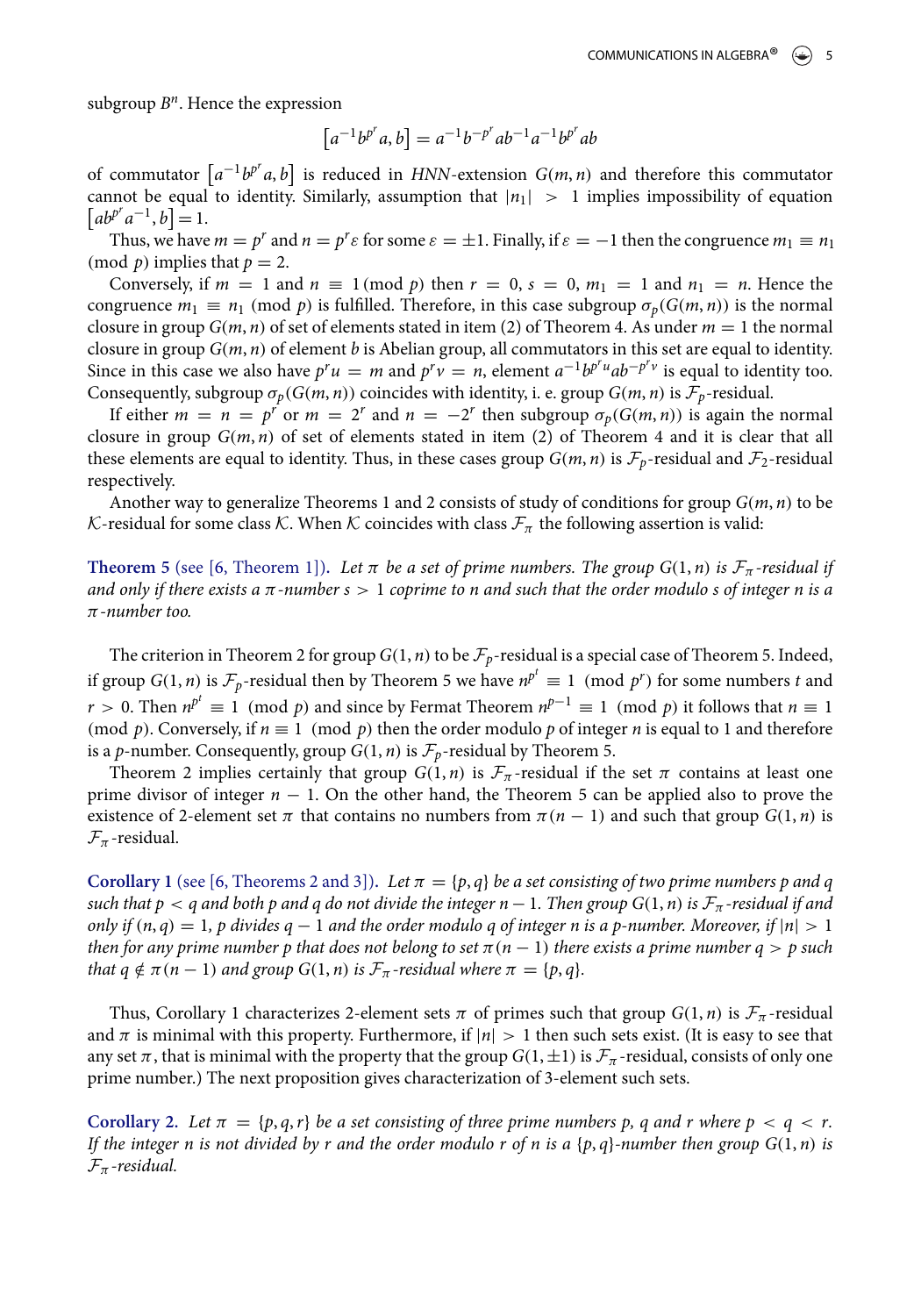Conversely, if the group  $G(1, n)$  is  $\mathcal{F}_{\pi}$ -residual and also the set  $\pi$  is minimal with this property then (1) numbers p, q, r do not divide the integer  $n - 1$ ;

- (2) if integer n is not divided by q, then the order modulo q of n is not a p-number;
- (3) numbers p and q divide the number  $r 1$ , the integer n is not divided by r and the order modulo r of n is a  $\{p, q\}$ -number and is neither p-number nor q-number.

We begin the proof of this Corollary by remarking that the first assertion is an immediate consequence of the theorem 5, where we set  $s = r$ .

Further, suppose that the group  $G(1, n)$  is  $\mathcal{F}_{\pi}$ -residual and  $\pi$  is a minimal set with this property. It is obvious that the statement of item (1) is a direct consequence of Theorem 2 and minimality of the set  $\pi$ .

If the integer n is not divided by q and, nevertheless, the order modulo q of n is a p-number then  $n^{p^t} \equiv 1 \pmod{q}$  for some integer  $t \geqslant 0$ . Since in addition  $n^{q-1} \equiv 1 \pmod{q}$  and by (1) q do not divide the integer  $n-1$  the numbers  $p^t$  and  $q-1$  are not coprime and therefore  $q-1$  is divided by  $p$ . But then the Corollary 1 implies that group  $G(1, n)$  is  $\mathcal{F}_{\pi_1}$ -residual, where  $\pi_1 = \{p, q\}$ . Since this contradicts the assumption of minimality  $\pi$  the statement of item (2) is proved too.

Let us turn to the proof of the statement of item (3). By Theorem 5 there exists a  $\pi$ -number  $s > 1$ that is coprime to *n* and satisfies the congruence  $n^m \equiv 1 \pmod{s}$  for some  $\pi$ -number *m*. We first show that the numbers  $p$  and  $q$  are not divisors of the number  $s$ .

Indeed, if  $p \mid s$  then  $n^m \equiv 1 \pmod{p}$ . Since numbers m and  $p-1$  are coprime this congruence and Fermat Theorem imply the congruence  $n \equiv 1 \pmod{p}$  that contradicts to item (1). Similarly, if  $q \mid s$ , then by item (1) numbers m and  $q - 1$  are not coprime and therefore the greatest common divisor of them is  $p^t$  for some  $t > 0$ . So, we have the congruence  $n^{p^t} \equiv 1 \pmod{q}$  which is impossible by item (2).

Thus, the integer s is an r-number. Consequently,  $n^m \equiv 1 \pmod{r}$  and therefore numbers n and n are coprime. If  $d = (m, r - 1)$  is the greatest common divisor of numbers m and  $r - 1$  then  $n^d \equiv 1$ (mod r) and assertion of item (1) implies that  $d > 1$ . It is also obvious that d is an {p, q}-number and so the order modulo r of integer n is a  $\{p, q\}$ -number too.

Let us show now that both numbers p and q divide d and hence divide  $r - 1$ . It is clear that from this, taking in account of Corollary 1 and the minimality of the set  $\pi$ , it follows that the order modulo r of integer  $n$  is neither  $p$ -number nor  $q$ -number.

Really, if p is not divisor of d then d is a q-number and since  $d > 1$  the integer  $r - 1$  is divided by q. In addition, the congruence  $n^d \equiv 1 \pmod{r}$  implies that the order modulo r of integer n is a p-number. By Corollary 1 this contradicts the assumption of minimality  $\pi$ . Supposition that  $q \nmid d$  leads to contradiction in the same way.

So, the Corollary 2 is proved. The existence of sets satisfying the conditions of this Corollary is confirmed by the following two examples:

Since the order modulo 7 of integer 2 equals to 3 and 2 is a primitive root modulo 29, the set  $\pi$  =  $\{2, 7, 29\}$  is minimal with the property that group  $G(1, 2)$  is  $\mathcal{F}_{\pi}$ -residual.

Since the order modulo 5 of integer 38 equals to 4 and the order modulo 31 of integer 38 equals to 15, the set  $\pi = \{3, 5, 31\}$  is minimal with the property that group  $G(1, 38)$  is  $\mathcal{F}_{\pi}$ -residual.

When  $|n| = m$ , the criterion of  $\mathcal{F}_{\pi}$ -residuality of group  $G(m, n)$  can be expressed in more complete form:

**Theorem 6** (see [\[23,](#page-13-8) Theorem 2]). Let  $\pi$  be a set of prime numbers. Then

(1) the group  $G(m, m)$  is  $\mathcal{F}_{\pi}$ -residual if and only if m is a  $\pi$ -number;

(2) the group  $G(m, -m)$  is  $\mathcal{F}_{\pi}$ -residual if and only if m is a  $\pi$ -number and  $\pi$  contains the integer 2.

In contrast to the corollaries of Theorem 5, for any group  $G(m, n)$ , where  $|n| = m$ , there exists exactly one set  $\pi$  of primes which is the minimal such that group  $G(m, n)$  is  $\mathcal{F}_{\pi}$ -residual. Indeed, we have the obvious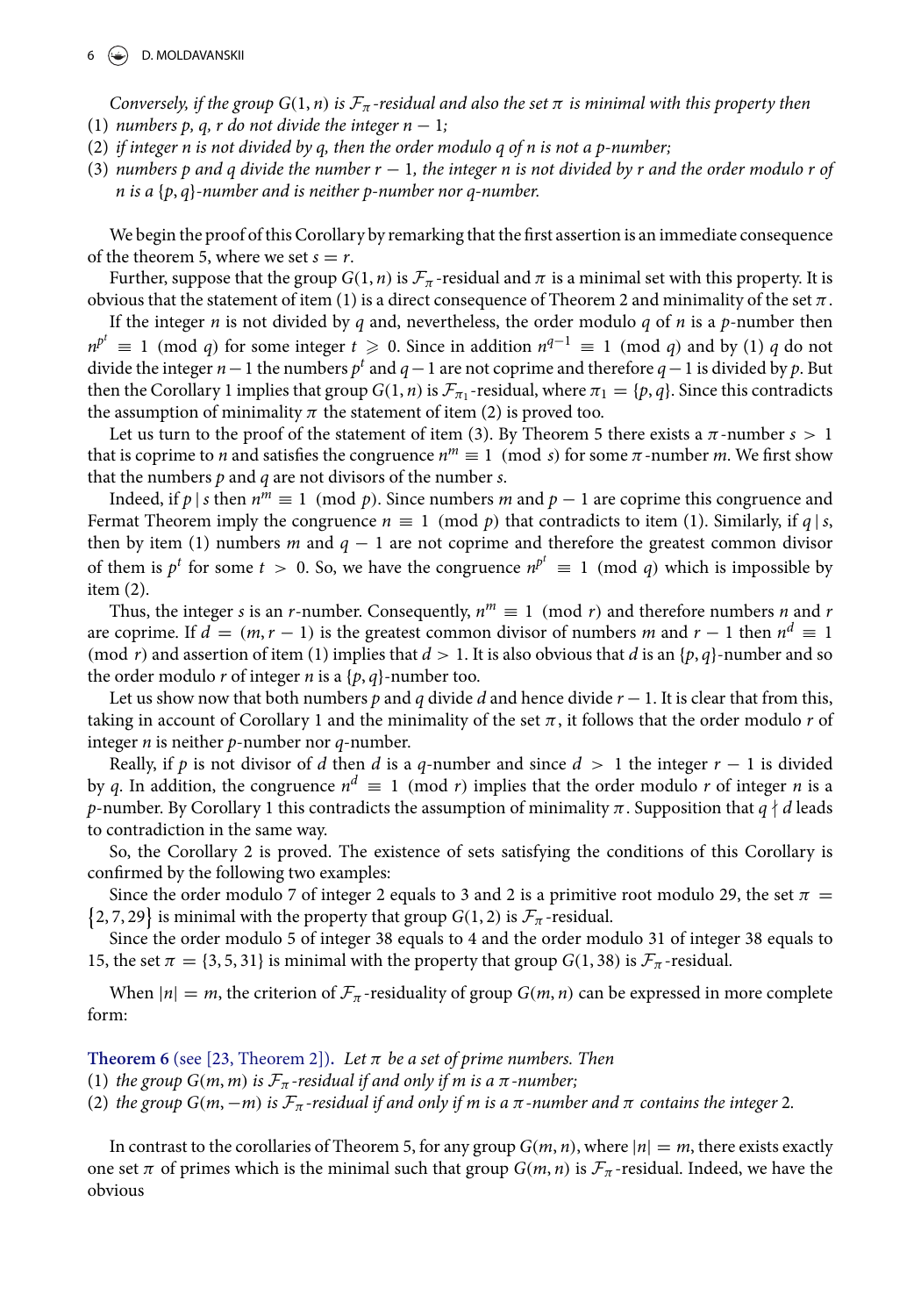**Corollary 3.** A set  $\pi$  of primes is the minimal such that group G(m, m) is  $\mathcal{F}_{\pi}$ -residual if and only if  $\pi$  $\pi(m)$ . A set  $\pi$  of primes is the minimal such that group G(m, -m) is  $\mathcal{F}_{\pi}$ -residual if and only if  $\pi$  =  $\pi(m) \cup \{2\}.$ 

Theorem 6 also enables us to describe the subgroup  $\sigma_{\pi}(G(m, n))$  in the case when  $|n| = m$ . Recall that for any set  $\pi$  of primes by  $\pi'$  is denoted the complement of  $\pi$  in the set of all primes.

**Corollary 4.** Let  $G = G(m, m\varepsilon)$  where  $m > 0$  and  $\varepsilon = \pm 1$  and let  $\pi$  be a set of primes. Suppose also that  $m = m_1 m_2$  where  $m_1$  is a  $\pi$ -number and  $m_2$  is a  $\pi'$ -number. If either  $\varepsilon = 1$  or  $\varepsilon = -1$  and  $2 \in \pi$  then subgroup  $\sigma_\pi(G)$  coincides with the normal closure in group G of element  $a^{-1}b^{m_1}ab^{-m_1\varepsilon}.$  If  $\varepsilon=-1$  and  $2\notin\pi$  then subgroup  $\sigma_\pi(G)$  coincides with the normal closure in group G of element  $b^{m_1}.$ 

Indeed, let N be a normal subgroup of finite  $\pi$  -index of group  $G$  and let  $r$  and  $s$  be the orders modulo N of elements a and b respectively. Since the numbers  $m_2$  and s are coprime, there exists an integer x such that  $m_2x \equiv 1 \pmod{s}$ . Then, as

$$
a^{-1}b^{m_1}a \equiv a^{-1}b^{m_1m_2x}a \equiv b^{m\epsilon x} \equiv b^{m_1m_2\epsilon x} \equiv b^{m_1\epsilon} \pmod{N},
$$

element  $a^{-1}b^{m_1}ab^{-m_1\varepsilon}$  belongs to any normal subgroup of finite  $\pi$ -index of group G. Therefore the the normal closure C of this element is contained in subgroup  $\sigma_{\pi}(G)$ . Since the quotient group  $G/C$  is isomorphic to group  $G(m_1, m_1 \varepsilon)$ , in the case when either  $\varepsilon = 1$  or  $\varepsilon = -1$  and  $2 \in \pi$  according to Theorem 6 the group  $G/C$  is  $\mathcal{F}_{\pi}$ -residual. Hence  $C \subseteq \sigma_{\pi}(G)$  and consequently  $\sigma_{\pi}(G) = C$ .

Further. if N is as above, a simple induction shows that for any integer  $k > 0$  in group G the congruence  $a^{-1}b^{m_1}a \equiv b^{m_1\varepsilon^k} \pmod{N}$  holds. If  $\varepsilon = -1$  and r is an odd number this congruence implies that  $b^{2m_1} \in N$ . Moreover, if s is an odd number too, then we have  $b^{m_1} \in N$  because  $b^{m_1} \equiv (b^{2m_1})^y$ (mod N), where y is a solution of congruence  $2y \equiv 1 \pmod{s}$ . So, if  $\varepsilon = -1$  and  $2 \notin \pi$  then the normal closure  $D$  of element  $b^{m_1}$  is contained in  $\sigma_\pi(G)$ . Since the quotient group  $G/D$  is a free product of infinite cyclic group and cyclic group of order  $m_1$  and therefore is  $\mathcal{F}_{\pi}$  -residual (by [\[4\]](#page-12-1)), we have inclusion  $D \subseteq \sigma_{\pi}(G)$ . Thus, in this case  $\sigma_{\pi}(G) = D$ , and the proof of Corollary is complete. (Note that here, in contrast to the proofs of Theorems 3 and 4, we used the criterion of the  $\mathcal{F}_{\pi}$ -residuallity of these groups.)

It is clear that the assertion of Theorem 6 generalizes the second assertion of Theorem 2. In turn, Theorem 6 is a special case of a more general result of Tumanova. To formulate it, recall that by Gruenberg [\[4\]](#page-12-1) the class of groups K is said to be a *root class* if every subgroup of any group from K belongs to class K and for any group X and for any subnormal series  $Z \leq Y \leq X$  with factors from K there exists a normal subgroup N of X such that  $N \leq Z$  and quotient group  $X/N$  belongs to K. It is evident that every class  $\mathcal{F}_{\pi}$  is a root class.

**Theorem** 7 (see [\[22,](#page-13-9) Corollary 8]). Let  $K$  be a root class of groups such that every quotient group of any group from  $K$  belongs to  $K$ . Then

(1) If class K contains at least one non-periodic group then the group  $G(m, \pm m)$  is K-residual.

- (2) If all groups from  $K$  are periodic then
	- a) the group  $G(m, m)$  is K-residual if and only if K contains group  $\mathbb{Z}_m$ ;
	- b) the group  $G(m, -m)$ K-residual if and only if K contains groups  $\mathbb{Z}_m$  and  $\mathbb{Z}_2$ .

We conclude this section with two results of Azarov [\[1\]](#page-12-3) about virtually residuality of BS-groups. Recall that for any class of groups  $K$  a group G is said to be virtually  $K$ -residual if it contains a finite index subgroup which is K-residual. It is obvious that if the class K consists only of finite groups, then any virtually  $K$ -residual group is  $F$ -residual.

**Theorem 8** (see [\[1,](#page-12-3) theorem 1]). The group  $G(1, n)$  is virtually  $\mathcal{F}_p$ -residual if and only if the prime p does not divide n. The group  $G(m, \pm m)$  is virtually  $\mathcal{F}_p$ -residual for any prime p.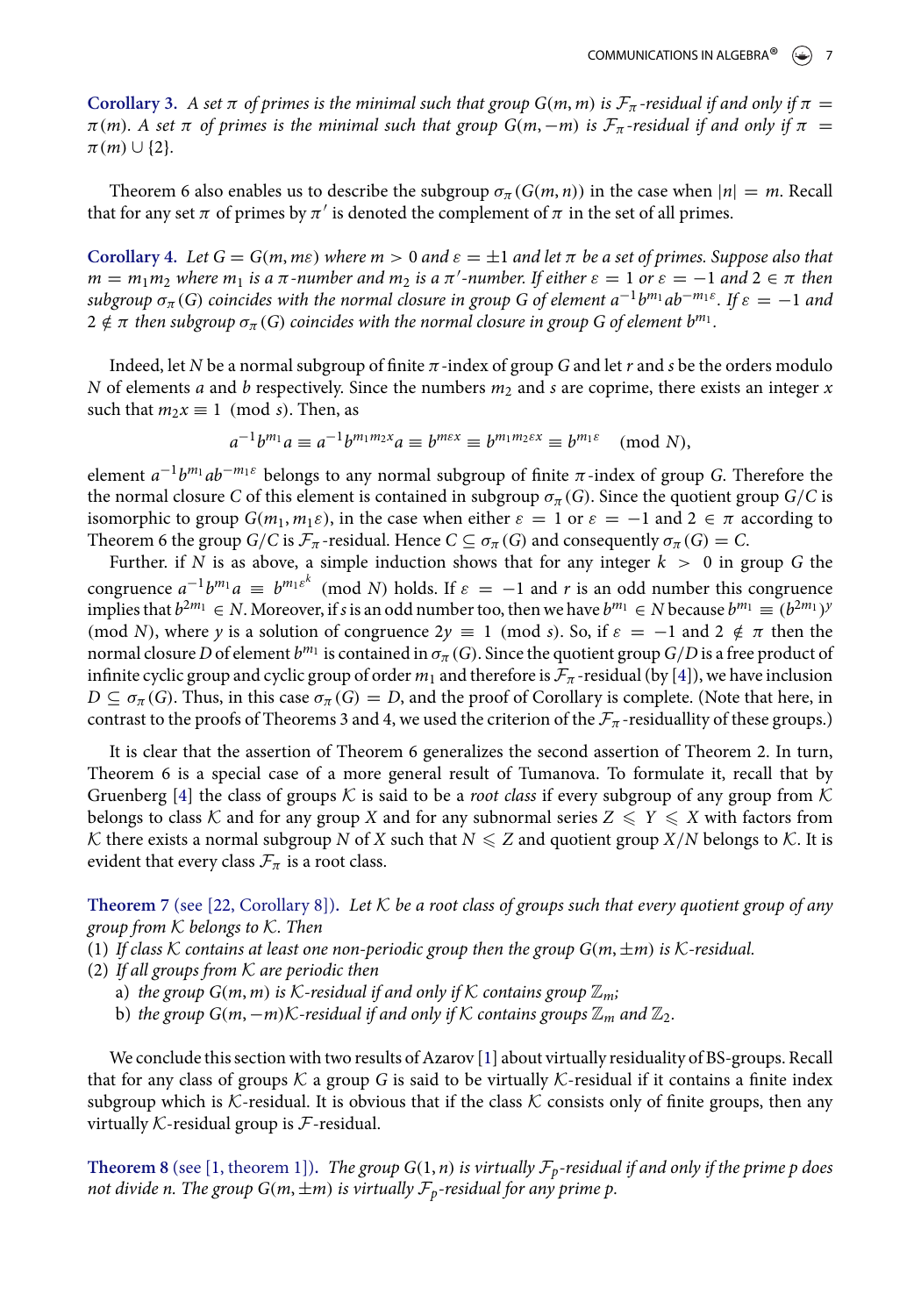**Theorem 9** (see [\[1,](#page-12-3) theorem 2]). For any set  $\pi$  of prime numbers the group  $G(m, n)$  is virtually  $\mathcal{F}_{\pi}$ -residual if and only if it is virtually  $\mathcal{F}_{p}$ -residual for some  $p \in \pi$ .

#### **3. Conjugacy separability of BS-groups**

As it was noted above, any conjugacy  $\mathcal F$ -separable group is  $\mathcal F$ -residual. For BS-groups the converse is also true:

**Theorem 10.** If the group  $G(m, n)$  is F-residual then it is conjugacy F-separable.

Conjugacy F-separability of groups  $G(1, n)$  was proved in [\[15\]](#page-13-10). This assertion is contained also in more general result that was obtained in [\[21\]](#page-13-11) and affirms that any descending  $HNN$ -extension of finitely generated Abelian group is a conjugacy  $F$ -separable group.

Conjugacy F-separability of groups  $G(m, n)$  under  $|n| = m$  can be deduced from the result of work [\[24\]](#page-13-12) or from generalization of it that was obtained in [\[20\]](#page-13-13). It should be also noted that since under  $n = m$ the center of group  $G(m, n)$  is non-trivial, the statement on conjugacy  $\mathcal F$ -separability of group  $G(m, n)$ in this case follows as well from Armstrong's theorem which states that any one-relator group with nontrivial center is conjugacy  $\mathcal F$ -separable (see e.g. [\[3\]](#page-12-4)).

However, we shall show here that in the case  $|n| = m$  the statement on the conjugacy  $\mathcal{F}$ -separability of group  $G(m, n)$  can be easily proved having applied ideas of Kargapolov [\[7\]](#page-12-5) and result of Dyer [\[3\]](#page-12-4). The original proof of conjugacy  $\mathcal F$ -separability of group  $G(1, n)$  given in [\[15\]](#page-13-10) will also be reproduced.

#### The proof of Theorem 10 in the case  $m = 1$ .

Suppose that the coprime integers  $n\neq \pm 1$  and  $k>0$  are fixed. Then integers  $r$  and  $s$  will be said to be  $(n, k)$ -equivalent if there exists a number  $x \ge 0$  such that the congruence  $rn^x \equiv s \pmod{k}$  holds; it is obvious that this relation is indeed an equivalence. It will allow us to give the necessary and sufficient conditions for certain elements of groups  $G(1, n)$  and  $H_n(r, s)$  (introduced above) to be conjugate. For any number  $t > 0$  we set  $u_t = |n^t - 1|$ .

#### **Proposition 2.** For any integer  $n \neq \pm 1$  the following assertions are true:

- (1) every element of group  $G(1, n)$  is conjugate to element of form  $a<sup>t</sup>b<sup>r</sup>$  for suitable integers t and r where integer r is not divisible by n if it is not 0;
- (2) if  $t > 0$  then elements  $a^t b^r$  and  $a^t b^s$  are conjugate in group  $G(1, n)$  if and only if the integers r and s are  $(n, u_t)$ -equivalent;
- (3) elements b<sup>r</sup> and b<sup>s</sup> are conjugate in group  $G(1, n)$  if and only if either  $r = sn^x$  or  $s = rn^x$  for some  $x \geq 0$ ; in particular, if integers r and s are different and not divisible by n then elements b<sup>r</sup> and b<sup>s</sup> are not conjugate.

The verity of the first assertion of item (1) was noted above (in the proof of Theorem 1). If  $r\neq 0$  and  $r = nr_1$  then element  $a^t b^r$  is conjugate to element  $a(a^t b^r) a^{-1} = a^t b^{r_1}$  of the same form with  $|r_1| < |r|$ . So, the truth of the second assertion of (1) is also established.

To prove item (2) we first assume that the elements  $a^t b^r$  and  $a^t b^s$  are conjugate in group  $G(1, n)$ , i. e.  $g^{-1}(a^t b^r)g = a^t b^s$  for some  $g \in G(1, n)$ . Let, as above,  $g = a^p b^v a^{-q}$ , where  $p, q \ge 0$ . Then  $b^{-\nu}a^{-p}(a^t b^r)a^p b^{\nu} = a^{-q}(a^t b^s)a^q$ , and therefore

$$
a^t \cdot (a^{-t}ba^t)^{-\nu} \cdot (a^{-p}ba^p)^r \cdot b^{\nu} = a^t \cdot (a^{-q}ba^q)^s.
$$

Hence  $b^{rn^p - v(n^t - 1)} = b^{sn^q}$  and since the order of element b is infinite we have the equality  $rn^p - v$  $(n<sup>t</sup> - 1) = sn<sup>q</sup>$ . Since then  $rn<sup>p</sup> \equiv sn<sup>q</sup> \pmod{ |n<sup>t</sup> - 1 |}$ , the integers r and s are  $(n, u<sub>t</sub>)$ -equivalent.

Conversely, if for some number x the congruence  $rn^x \equiv s \pmod{u_t}$  is valid then for suitable integer y we have  $rn^x = s + y(n^t - 1)$ . Hence

$$
(a^x b^y)^{-1} (a^t b^r) (a^x b^y) = a^t \cdot (a^{-t} b a^t)^{-y} \cdot (a^{-x} b a^x)^r \cdot b^y = a^t b^{r n^x - y(n^t - 1)} = a^t b^s,
$$

and item (2) is proved.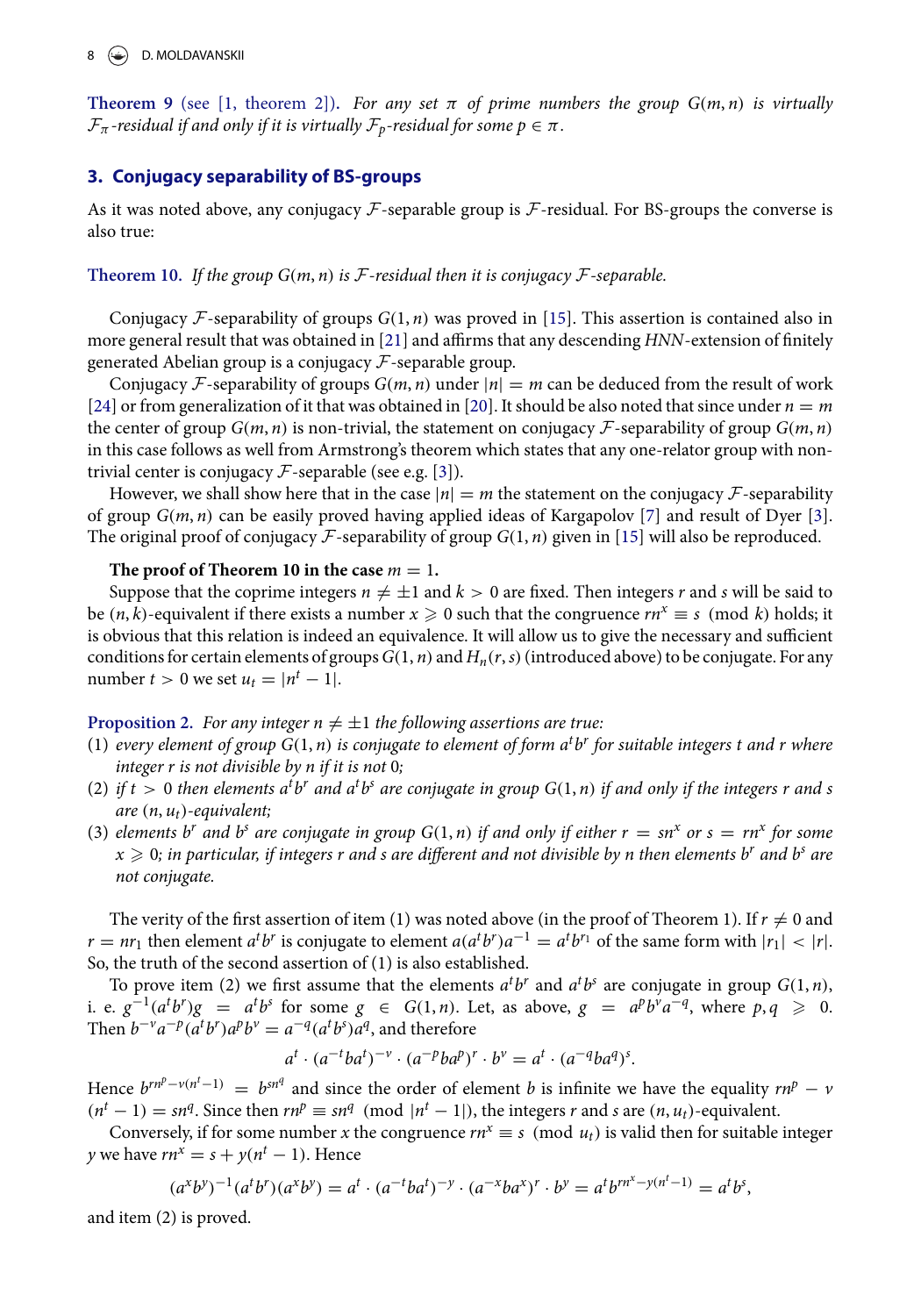Finally, if the element  $g = a^p b^v a^{-q}$  is as above, then the equalities  $g^{-1} b^r g = b^s$  and  $rn^p = sn^q$  are equivalent.

**Proposition 3.** The elements b<sup>r</sup> and b<sup>s</sup> of group  $H_n(p,q)$  are conjugate if and only if the integers r and s are (n, q)-equivalent.

Indeed, for any element  $g = a^i b^j$  of group  $H_n(p,q)$  the equality  $g^{-1}b^r g = b^s$  is equivalent to equality  $a^{-i}b^ra^i = b^s$  which, in turn, can be rewritten in the form  $b^{n'r} = b^s$ . Thus, the elements  $b^r$  and  $b^s$  are conjugate if and only if for some integer  $i \geqslant 0$  the congruence  $n^i r \equiv s \pmod q$  holds.

A crucial role in the proof of the assertion of Theorem 10 in the case  $m = 1$  plays the following statement from elementary number theory.

**Proposition 4.** Let n be an integer  $\neq \pm 1$ . Then for any integers r and s, where  $r \neq s$  and both r and s are not divisible by n, there exists a number  $t > 0$  such that the exponential congruence  $n^x r \equiv s \pmod{u_t}$  has no solution.

The proof of Proposition 4 will be given below, after we use it to complete the proof of conjugacy  $\mathcal F$ -separability of groups  $G(1, n)$ .

It is obvious that the (free Abelian) group  $G(1, 1)$  is conjugacy  $\mathcal F$ -separable. Since the center of group  $G(1, -1)$  is non-trivial, the conjugacy  $\mathcal F$ -separability of this group follows from the result of Armstrong mentioned above. So, we can assume that  $n \neq \pm 1$ .

Let f and g be the non-conjugate elements of group  $G(1, n)$ . By the item (1) of Proposition 2 we may suppose that  $f = a^{t_1}b^r$  and  $g = a^{t_2}b^s$  for some integers  $t_1$ ,  $t_2$ ,  $r$  and  $s$ , where if any of numbers  $r$  and s is not equal to 0, then it is not divisible by n. If  $t_1 \neq t_2$  then the images of elements f and g under the evident homomorphism of group  $G(1,n)$  onto some finite cyclic group are distinct and therefore are non-conjugate. Thus, it remains to consider the case when  $f = a^t b^r$  and  $g = a^t b^s$ . Here we can assume also (replacing, if it is necessary, elements  $f$  and  $g$  by  $f^{-1}$  and  $g^{-1})$  that  $t\geqslant 0.$ 

If  $t > 0$  then by item (2) of Proposition 2 the integers r and s are not  $(n, u_t)$ -equivalent. Therefore, by Proposition 3 the images  $b^r$  and  $b^s$  of elements  $f$  and  $g$  under natural homomorphism of group  $G(1, n)$ onto finite group  $H_n(t, u_t)$  are not conjugate in this group.

Finally, let  $f = b^r$  and  $g = b^s$ . Since the group  $G(1, n)$  is  $\mathcal F$ -residual we can assume that both integers  $r$  and  $s$  are not equal to 0 and therefore are not divisible by  $n$ . Then by Proposition 4 there exists a number  $t > 0$  such that numbers r and s are not  $(n, u_t)$ -equivalent. Consequently, the images of elements f and g under homomorphism of group  $G(1, n)$  onto finite group  $H_n(t, u_t)$  are not conjugate in this group. So, the conjugacy  $\mathcal F$ -separability of groups  $G(1, n)$  is proved.

Now, proceed to the proof of Proposition 4. It states that for any integer  $n \neq \pm 1$  and for any integers r and s,  $r \neq s$ , that are not divisible by n, there exists a number  $t > 0$  such that the exponential congruence

$$
n^x r \equiv s \pmod{u_t} \tag{1}
$$

has no solutions. To prove this, let us consider two cases depending on the sign of n.

Case 1,  $n > 0$ . We shall show that in this case there exists an integer  $t_0 > 0$  such that for any  $t \geq t_0$ the congruence (1) does not have solution.

Assuming (without loss of generality) that the integer  $r$  is positive, we can write it in the number system with base n:

$$
r = c_0 n^k + c_1 n^{k-1} + \cdots + c_{k-1} n + c_k,
$$

where  $k \geqslant 0, 0 \leqslant c_i < n$  for any  $i = 0, 1, \ldots, k$  and  $c_0 \neq 0$ . Remark that, since r is not divisible by n, we have also  $c_k \neq 0$ .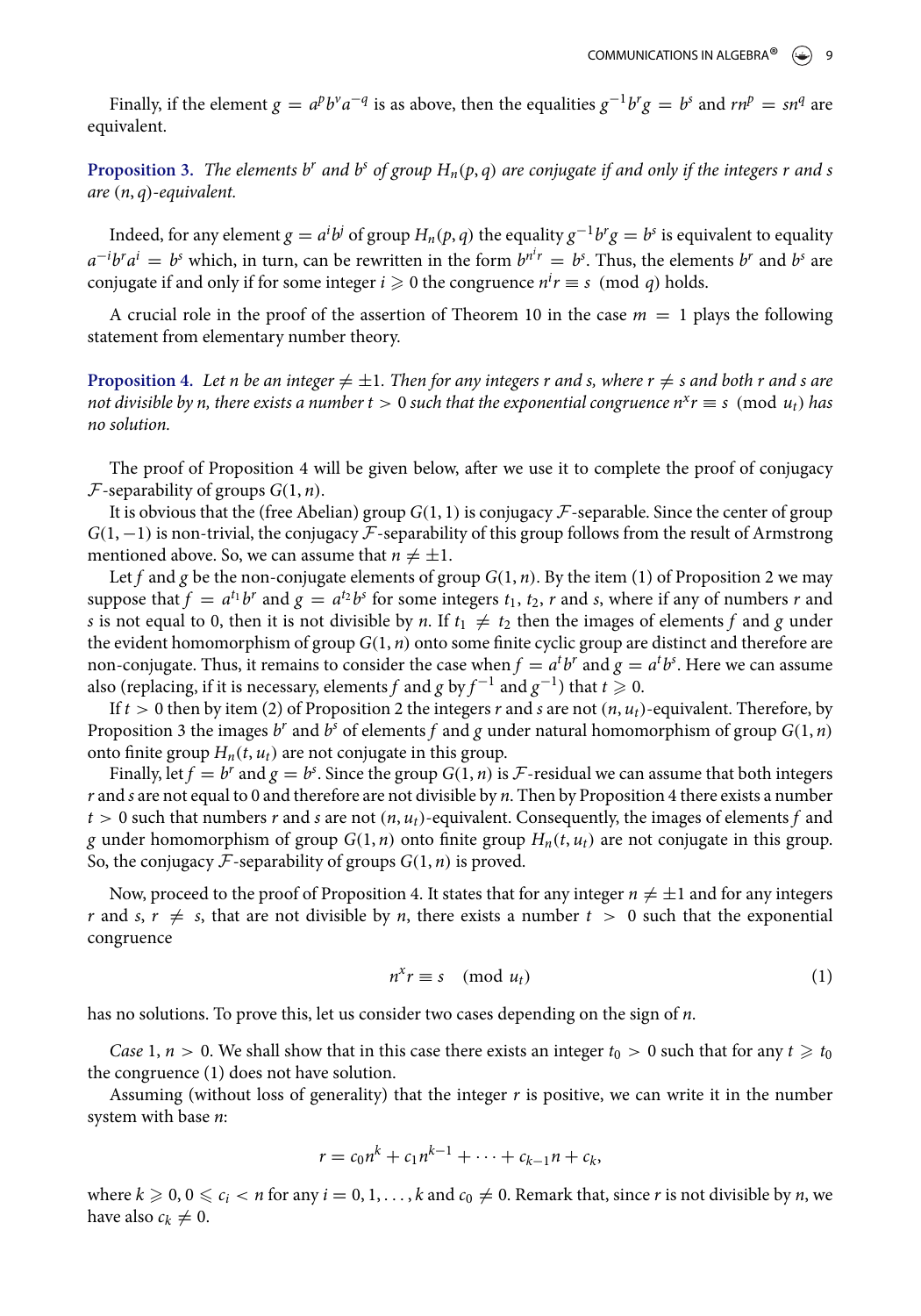Next, let *l* be a positive integer and  $R = n^{l}r$ . Then

$$
R = d_0 n^{k+l} + d_1 n^{k+l-1} + \cdots + d_{k+l-1} n + d_{k+l},
$$

where, of course,

$$
d_i = \begin{cases} c_i, & \text{if } 0 \leq i \leq k, \\ 0, & \text{if } k+1 \leq i \leq k+l. \end{cases}
$$

Further, for every  $i = 0, 1, \ldots, k$  let the symbol  $r_i$  denote the number that is obtained from number r by cyclic permutation of digits beginning with  $c_i$ ; thus,  $r_0 = r$  and for  $i > 0$ 

$$
r_i = c_i n^k + c_{i+1} n^{k-1} + \cdots + c_k n^i + c_0 n^{i-1} + \cdots + c_{i-1}.
$$

Similarly, for every  $i = 0, 1, \ldots, k+l$  let the number  $R_i$  be obtained by cyclic permutation of digits of number R beginning with  $d_i$ . Thus,  $R_0 = R$  and if  $i > 0$ 

$$
R_i = \sum_{j=0}^{k+l-i} d_{i+j} n^{k+l-j} + \sum_{j=0}^{i-1} d_j n^{i-1-j}.
$$

One can easily show that under  $t = k + l + 1$  for any  $i = 0, 1, \ldots, k + l$  we have the congruence

$$
n^i R \equiv R_i \pmod{u_t}.
$$
 (2)

Moreover, it is not difficult to see that

$$
R_i = \begin{cases} n^l r, & \text{if } i = 0, \\ n^l r_i + p_i (1 - n^l), & \text{if } 1 \leq i \leq k, \\ n^{i - k - 1} r, & \text{if } k + 1 \leq i \leq k + l, \end{cases} \tag{3}
$$

where for  $1 \leq i \leq k p_i = c_0 n^{i-1} + c_1 n^{i-2} + \cdots + c_{i-1}.$ 

Congruences (2) obviously imply that any integer of form  $n^iR$ ,  $i \geqslant 0$ , is congruent modulo  $u_t$  (where, recall,  $t = k + l + 1$ ) to one of numbers  $R_0, R_1, \ldots, R_{k+l}$ . From this and from (3) it follows that the same holds also for any number of form  $n^i r$ . Indeed, if  $i \geqslant l$  this is evident as  $n^i r = n^{i-l} R$ . In the case  $0\leqslant i\leqslant l-1$  we set  $j=i+k+1.$  Then  $k+1\leqslant j\leqslant k+l$  and therefore by (3) we have  $n^ir=n^{j-k-1}r=R_j.$ Remark also that  $0 < R_i < n^{k+l+1}$  for any  $i = 0, 1, ..., k+l$ .

Now, if in the case when  $s > 0$  we choose the number l such that  $n^l > s$  then all numbers s and  $R_0, R_1,..., R_{k+l}$  will belong to complete system of (the smallest non-negative) residues modulo  $u_t$ . In addition, number s is not equal to any number  $R_i$  ( $0 \le i \le k + l$ ). Really, if  $i = 0$  or  $k + 1 \le i \le k + l$ this follows directly from (3) since s is different from r and is not divisible by n. If  $1 \leq i \leq k$  then again by (3) we have

$$
R_i = n^l(r_i - p_i) + p_i > n^l(c_i n^k + c_{i+1} n^{k-1} + \cdots + c_k n^i) \geqslant n^{l+i} c_k \geqslant n^{l+i} > s.
$$

Thus, if  $s > 0$  and if we set  $t_0 = k + l_0 + 1$ , where  $n^{l_0} > s$ , then for any  $t > t_0$  the congruence (1) does not have solution.

In the case when  $s < 0$  it is sufficient to show that there exists a number  $l_0 > 0$  such that

$$
R_i < (n^{k+l+1} - 1) + s \qquad (0 \leqslant i \leqslant k + l)
$$

for any  $l \geq l_0$ . Indeed, then all numbers s and  $R_0, R_1, \ldots, R_{k+l}$  will belong to complete system  $\{y \mid s \leq$  $y < u_t + s$  of residues modulo  $u_t$  with  $s < 0 < R_i$ .

It follows from (3) that

$$
n^{k+l+1} - R_i = \begin{cases} n^l (n^{k+1} - r), & \text{if } i = 0, \\ n^l (n^{k+1} - r_i + p_i) - p_i, & \text{if } 1 \leqslant i \leqslant k, \end{cases}
$$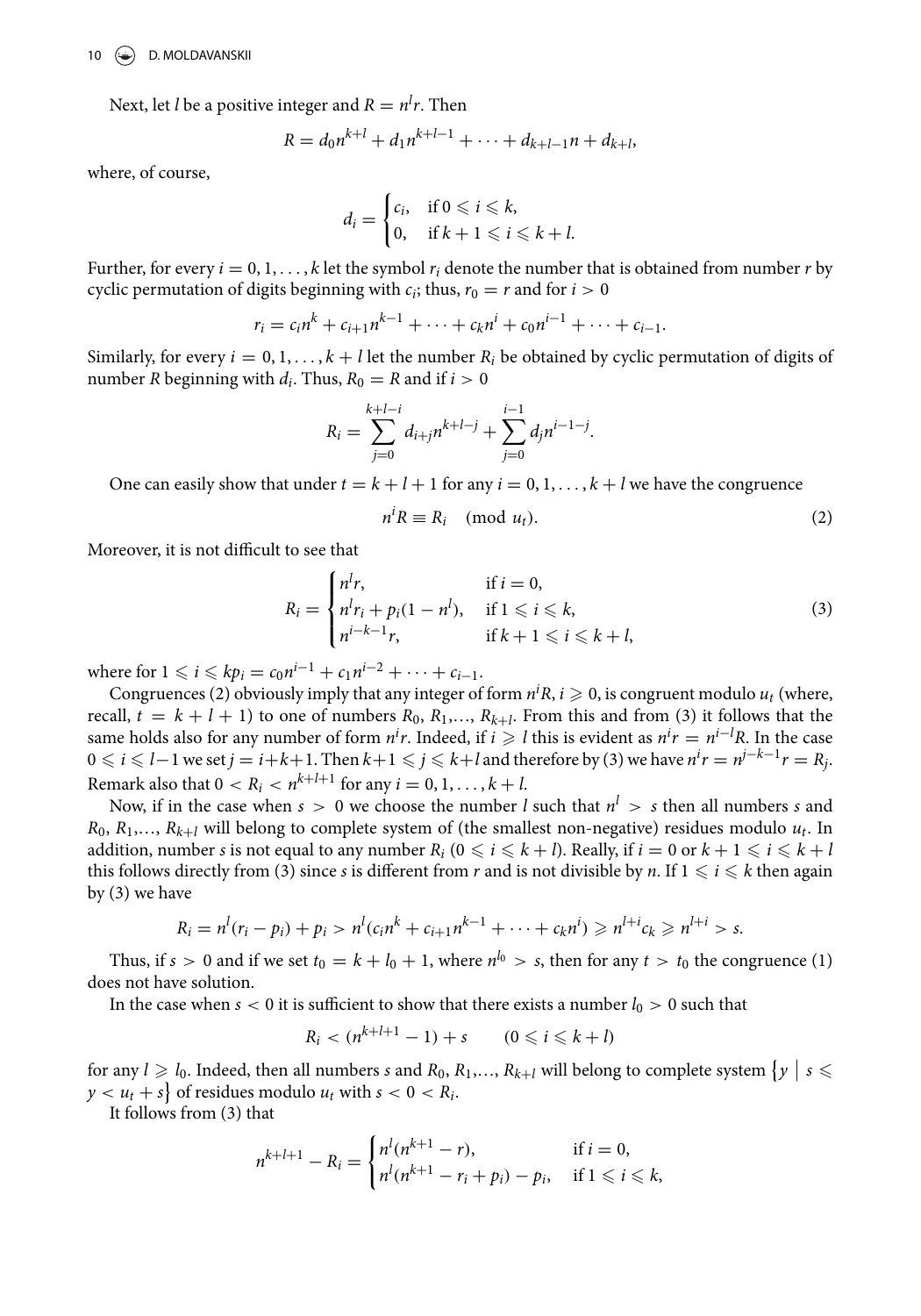and if  $k+1 \leq i \leq k+l$ , then  $n^{k+l+1}-R_i \geq n^{l-1}(n^{k+2}-r)$ . Since all numbers  $n^{k+1}-r$ ,  $n^{k+1}-r_i+p_i$ .  $n^{k+2} - r$  are positive the existence of the required number  $l_0$  is evident.

Case 2,  $n < 0$ . If the integers  $r^2$  and  $s^2$  are distinct then, since they are not divisible by  $n^2$ , it follows by the Case 1 that there exists a number  $l > 0$  such that the congruence  $(n^2)^x r^2 \equiv s^2 \pmod{(n^2)^l - 1}$ has no solution. Then clearly that under  $t = 2l$  the congruence  $n^x r \equiv s \pmod{u_t}$  has no solution too. So, since  $r \neq s$  it remains to consider the case  $s = -r$ .

Let us suppose, arguing by contradiction, that for every number  $t > 0$  the congruence  $n^x r \equiv -r^y r^y$ (mod  $u_t$ ) is solvable. By the Case 1 there exists a number  $t_0$  such that for any number  $t > t_0$  the congruence  $(n^2)^x r \equiv -r \pmod{((n^2)^t - 1)}$  has no solution. Therefore, if the number p satisfies the inequality  $2^{p-1} > t_0$ , then the solution  $x_0$  of congruence  $n^x r \equiv -r \pmod{(n^{2^p} - 1)}$  must be an odd number.

Since the numbers  $x_0$  and  $2^p$  are coprime the greatest common divisor of numbers  $n^{x_0} + 1$  and  $n^{2^p} - 1$ is  $-n-1$ . Consequently, the number r must be divided by any number of form

$$
(-n)^{2^p-1}+(-n)^{2^p-2}+\cdots+(-n)+1,
$$

where  $p > \log_2 t_0 + 1$ . But this is impossible since  $r \neq 0$ . The proof of Proposition 4 is complete.

#### The proof of Theorem 10 in the case  $|n| = m$

The following statement was actually proved by Kargapolov [\[7\]](#page-12-5) but was not stated explicitly:

**Proposition 5.** Let C be an infinite cyclic normal subgroup of group G. If for every integer  $r > 0$  the quotient group  $G/C^r$  is conjugacy  ${\mathcal F}$ -separable then group  $G$  is conjugacy  ${\mathcal F}$ -separable too.

In order to derive from this proposition the conjugacy F-separability of groups  $G(m, n)$  under  $|n| =$ m it is enough to note that in this case the cyclic subgroup  $C = B^m$  of group  $G(m, n)$  is infinite and normal in  $G(m, n)$ . It is clear also that for any integer  $r > 0$  the quotient group

$$
G(m, n)/C^r = \langle a, b; a^{-1}b^m a = b^{\pm m}, b^{mr} = 1 \rangle
$$

is an HNN-extension of finite cyclic group. It remains to recall that by [\[3\]](#page-12-4) any HNN-extension with finite base group is a conjugacy  $\mathcal F$ -separable group.

For the completeness of account let me give an outline of proof of Proposition 5.

So, let  $G$  be a group with infinite cyclic normal subgroup  $C$  (generated by element  $c$ ) such that for every integer  $r > 0$  the quotient group  $G/C^r$  is conjugacy  $\mathcal F$ -separable. To prove that group G is conjugacy  $F$ -separable it is enough to show that for any elements f and g of group G which are not conjugate in G there exists an integer  $r > 0$  such that elements f and g are not conjugate modulo subgroup  $C^r$ .

Since in the case when elements f and g are not conjugate modulo subgroup C we can put  $r = 1$ , it remains to consider the case when for some integer  $k$  element  $f$  is conjugate with element  $\mathit{gc}^k$ . Obviously, it is sufficient to prove that for some integer  $r > 0$  elements g and  $gc^{k}$  are not conjugate modulo subgroup  $C^r$ . In order to make this let us introduce the set of integers

$$
U = \left\{ n \in \mathbb{Z} \mid (\exists x \in G)(x^{-1}gx = gc^n) \right\}
$$

and its subset

$$
V = \{ n \in \mathbb{Z} \mid (\exists x \in G)(x^{-1}gx = gc^n \land xc = cx) \}.
$$

It is easy to see that V is a subgroup of additive group  $\mathbb Z$  of integers and if  $U \neq V$  then U is the union of V and some another coset  $V + n_0$ . Note that since elements g and  $gc^k$  are not conjugate in G the integer k does not belong to U.

Now, for some integer  $m \geq 0$  we must have  $V = m\mathbb{Z}$ . It is asserting that if  $m > 0$  then we can put  $r=m$ , i. e. elements g and  $gc^{k}$  are not conjugate modulo subgroup  $C^{m}.$  Indeed, if, on the contrary, for some element  $x \in G$  and for some integer  $s$  we have  $x^{-1}gx = gc^{k+ms}$ , then the integer  $k + ms$  belong to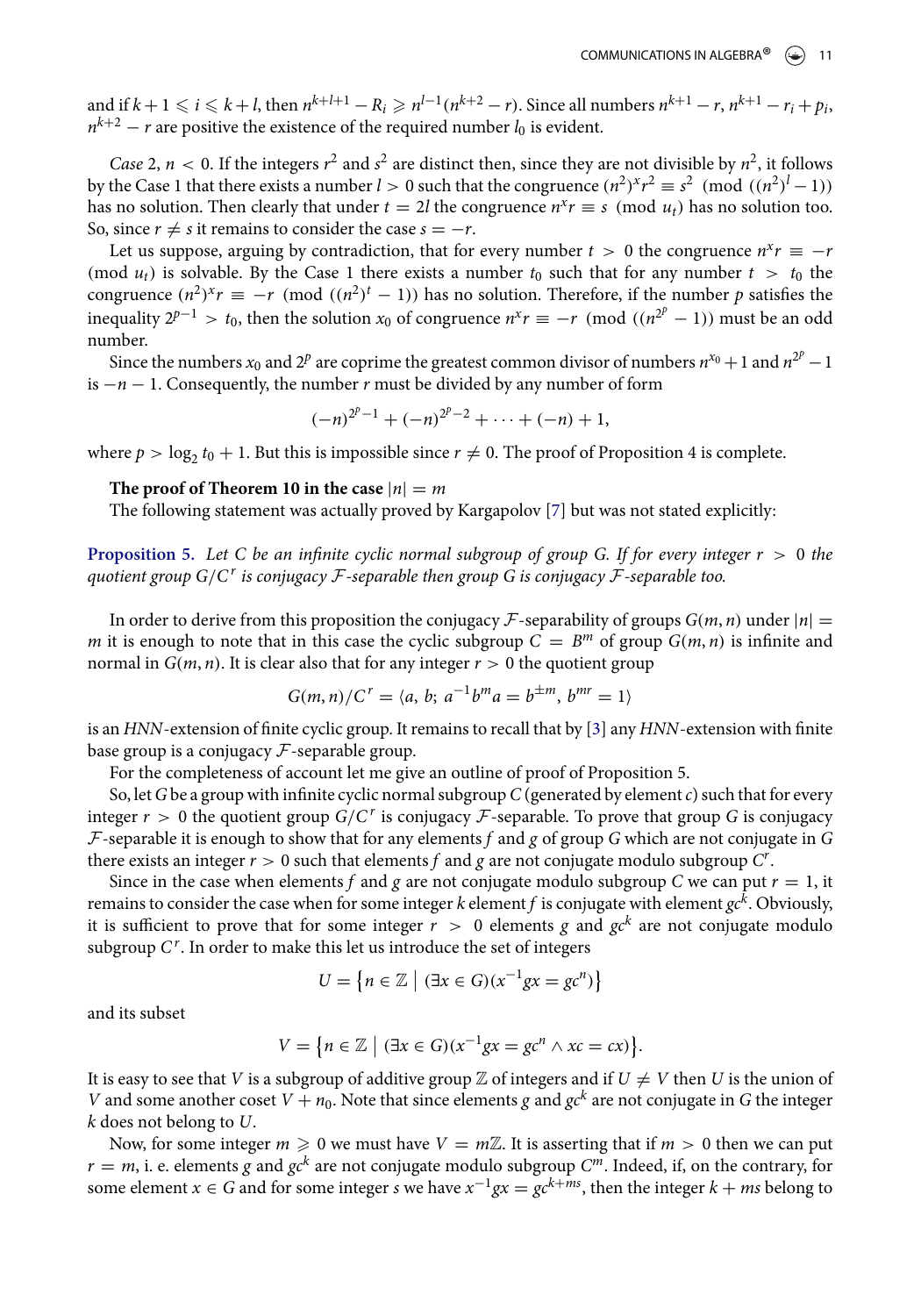#### 12 (See D. MOLDAVANSKII

U and therefore  $k \in U$  but this is impossible. If  $m = 0$  then  $U = \{0\}$  or  $U = \{0, n_0\}$ . If  $U = \{0\}$  then let  $r$  be any positive integer that does not divide  $k$  and if  $U=\{0,n_0\}$  then let  $r$  be any positive integer that does not divide both integers k and  $k - n_0$ . It is clear that then for any integer s the integer  $k + rs$ does not belong to  $U$ , i. e. elements  $g$  and  $g c^k$  are not conjugate modulo subgroup  $C^{\, r}.$ 

The proof of Theorem 10 is complete.

In connection with Theorem 10, the following question naturally arises: if  $\pi$  is a set of primes, will the group  $G(m, n)$ , which is  $\mathcal{F}_{\pi}$ -residual, be conjugacy  $\mathcal{F}_{\pi}$ -separable? Above results (Theorem 2 and Corollary 1) exhibit the existence of 1- and 2-elements sets  $\pi$  of prime numbers such that the group  $G(1, n)$  is  $\mathcal{F}_{\pi}$ -residual. Nevertheless, for the property to be conjugacy  $\mathcal{F}_{\pi}$ -separable is valid the

**Theorem 11** (see [\[5\]](#page-12-6)). If  $n \neq \pm 1$  then for any set  $\pi$  consisting of two prime numbers the group  $G(1, n)$  is not conjugacy  $\mathcal{F}_{\pi}$ -separable.

Thus, for any integer  $n \neq \pm 1$  there exists a set  $\pi$  of prime numbers such that the group  $G(1, n)$  is  $\mathcal{F}_{\pi}$ -residual but is not conjugacy  $\mathcal{F}_{\pi}$ -separable. By contrast, when  $|n| = m$ , we have:

**Theorem 12** (see [\[23\]](#page-13-8)). For any set  $\pi$  of prime numbers and for any group  $G(m, n)$ , where  $|n| = m$ , if group  $G(m, n)$  is  $\mathcal{F}_{\pi}$ -residual then it is conjugacy  $\mathcal{F}_{\pi}$ -separable.

#### **4. Subgroup separability of BS-groups**

It is well known and easily to see that if  $|n| > 1$  then in group  $G(1, n)$  the cyclic subgroup B generated by element b is not F-separable. Indeed, element  $g = aba^{-1}$  does not belong to B since in HNN-extension  $G(1, n)$  it is reduced of length 2. Let N be a finite index normal subgroup of group  $G(1, n)$  and let r be the order of element b modulo N. Since elements b and  $b<sup>n</sup>$  are conjugate and therefore have the same order modulo N, the integers r and n are coprime. Hence there exists an integer k such that  $nk \equiv 1$ (mod r) and therefore,  $g = aba^{-1} \equiv ab^{nk}a^{-1} = b^k \pmod{N}$ . Thus, element g belongs to subgroup BN for every normal subgroup N of finite index of group  $G(1, n)$  and hence subgroup B is not  $\mathcal F$ -separable. Remark that, on the other hand, an arbitrary non-cyclic finitely generated subgroup of group  $G(1,n)$  is of finite index and therefore is  $\mathcal F$ -separable.

In the case  $|n| = m$  the situation again appears to be more definite:

**Theorem 13.** If  $|n| = m$  then the group  $G(m, n)$  is subgroup separable.

It should be noted that in the case when  $n = m$  this assertion was long known by the result of [\[16\]](#page-13-14), which states that any one-relator group with non-trivial center is subgroup separable. In general this Theorem was proved in [\[17\]](#page-13-15).

#### **References**

- <span id="page-12-3"></span>[1] Azarov, D. N. (2013). On the virtual residuality of Baumslag–Solitar groups by finite p-groups. Modelirovanie i Analyz Informatsionnykh Sistem 20:116–123 (Russian).
- <span id="page-12-0"></span>[2] Baumslag, G., Solitar, D. (1962). Some two-generator one-relator non-Hopfian groups. *Bull. Am. Math. Soc.* 68:199–201.
- <span id="page-12-4"></span>[3] Dyer, J. (1980). Separating conjugates in amalgamating free products and HNN-extensions. J. Austral. Math. Soc. 29:35–51.
- <span id="page-12-1"></span>[4] Gruenberg, K. W. (1957). Residual properties of infinite soluble groups Proc. London Math. Soc. 7:29-62.
- <span id="page-12-6"></span>[5] Ivanova, O. A., Moldavanskii, D. I. (2008). Residuality by a finite  $\pi$ -groups of some one-relator groups. Sci. Proc. Ivanovo State Univ. Math. 6:51–58 (Russian).
- <span id="page-12-2"></span>[6] Ivanova, E. A. , Moldavanskii, D. I. (2011). On the conjugacy separability of solvable Baumslag–Solitar groups. Vestnik Ivanovo State Univ. Ser. Natural, Social Sci. (2):129–136. See also [19, 267–275] (Russian).
- <span id="page-12-5"></span>[7] Kargapolov, M. I. (1967). Conjugacy separability of supersolvable groups. Algebra Logic 6:63-68 (Russian).